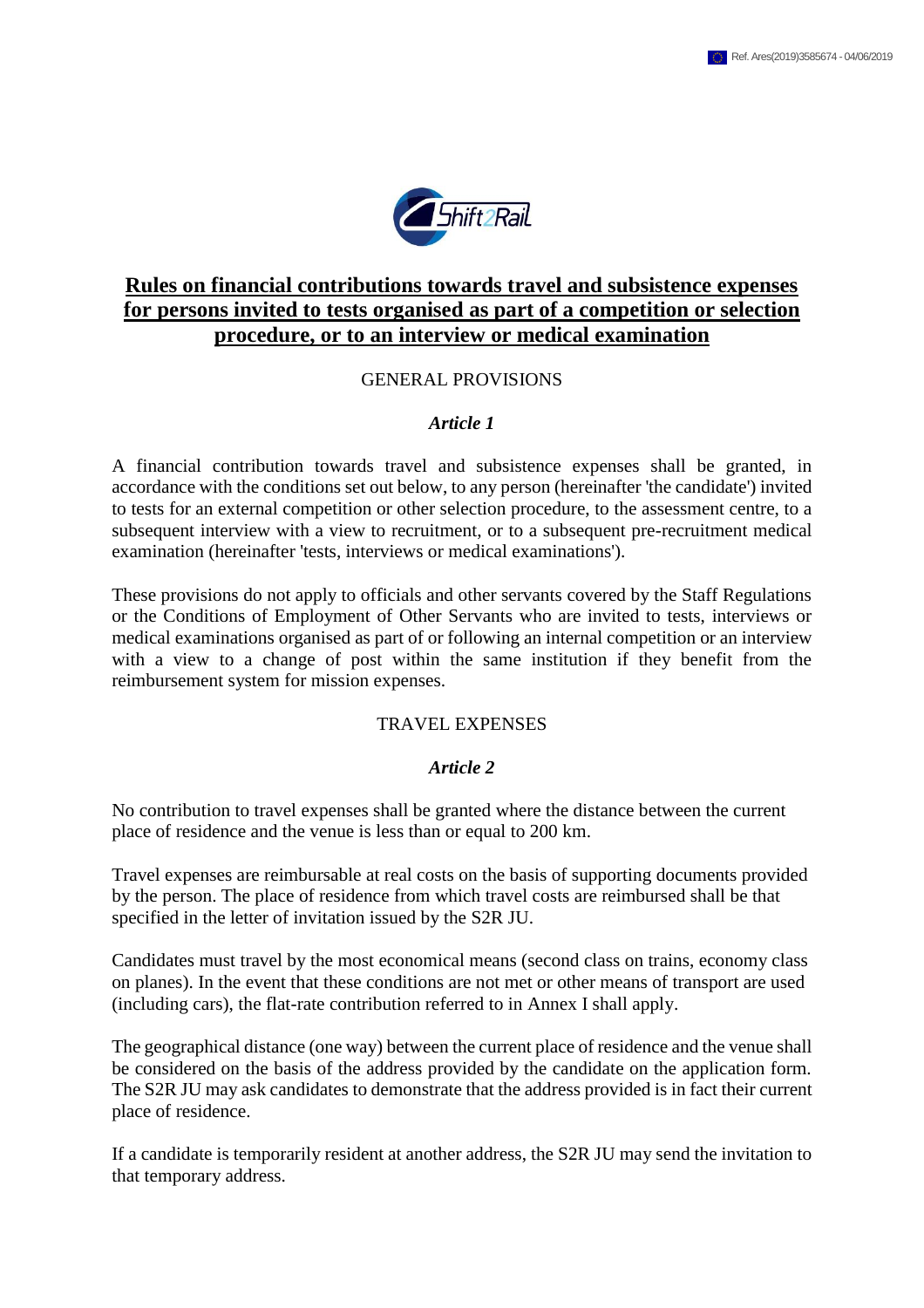If the place of residence and the address of the candidate are different, or in the event of a dispute over the address to be considered, the shortest distance as calculated by the S2R JU shall be used in accordance with the scale of flat-rate contribution indicated in Annex I.

Taxi fares are only reimbursed if these take place between 11 pm and 7 am. Otherwise, it is the price of the public transport that will be reimbursed (upon presentation of the supporting documents).

# *Article 3*

In the case of competitions and selection procedures organised by the European Personnel Selection Office (EPSO), no contribution shall be made for:

- participation in the computer-based multiple-choice tests (competitions or selection procedures);
- participation in tests that are not part of the assessment centre exercises (e.g. preliminary tests);
- participation in tests that are part of the assessment centre exercises but held in the candidate's Member State (current place of residence).

If the S2R JU were to adopt specific arrangements that could have an impact on the contribution to travel expenses incurred in the course of competitions and selection procedures organised by EPSO, those arrangements would be applied by EPSO only after approval by its management board.

# *Article 4*

- 1. Candidates who have passed a selection process and who travel at the invitation of the S2R JU for the purpose of undergoing the compulsory medical examination as part of the recruitment process, in accordance with Articles 28 and 33 of the Staff Regulations (and, mutatis mutandis, with Article  $12(2)(d)$ , Article 13, Article  $82(3)(d)$  and Article 83 of the Conditions of Employment of Other Servants of the European Union), shall be reimbursed for their actual travel expenses.
- 2. In such cases, candidates must travel by the most economical means (second class on trains, economy class on planes). In the event that these conditions are not met or other means of transport are used (including cars), the flat-rate contribution referred to in Annex I shall apply.
- 3. However, unless an explicit exception is made, when the current place of residence/employment is located outside the territory of the European Union, the contribution to travel expenses shall be made solely on the basis of the distance from the capital of the Member State of the European Union closest to that place.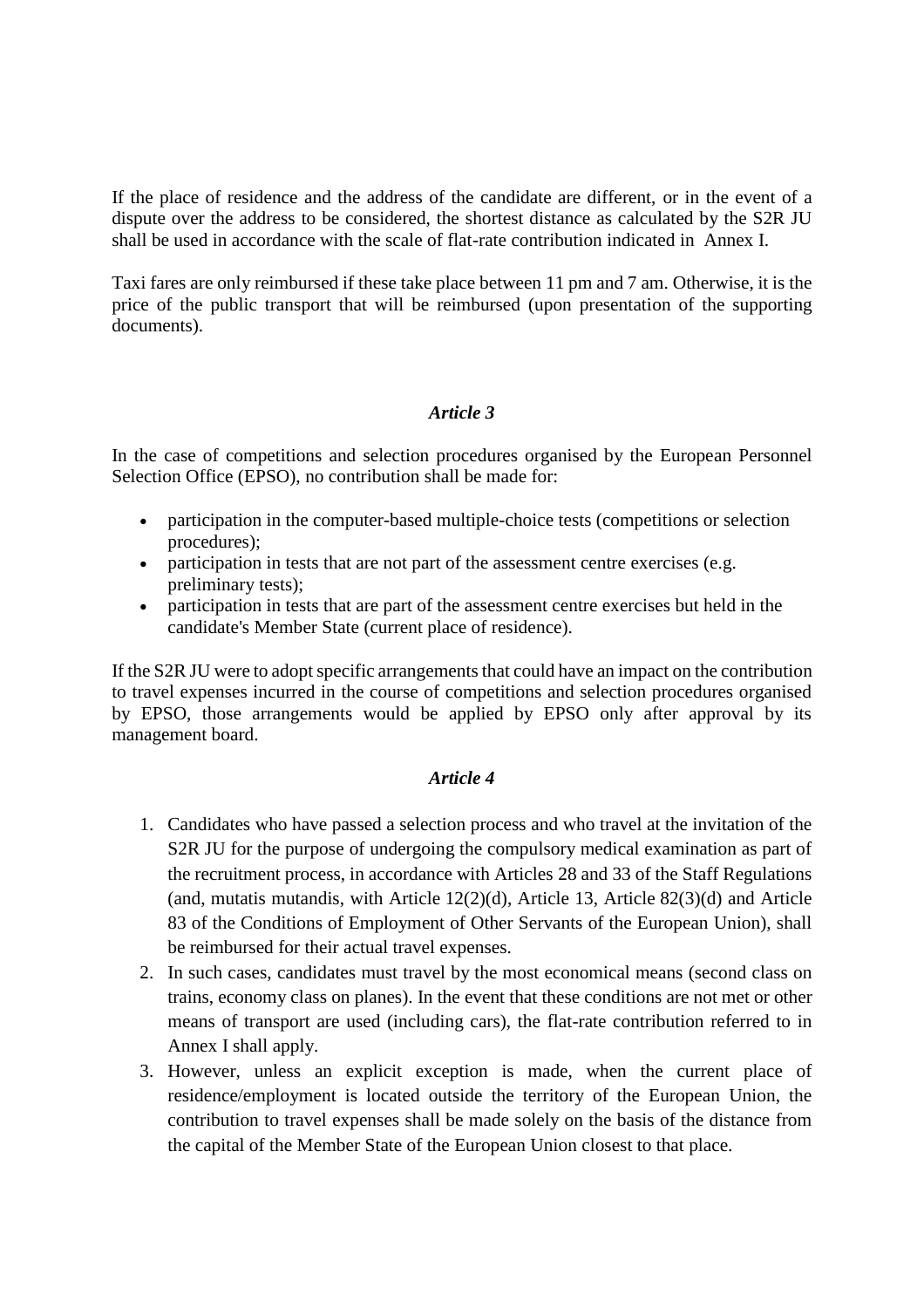### SUBSISTENCE EXPENSES

### *Article 5*

A flat-rate contribution to accommodation expenses of EUR 100 per night shall be made if the current place of residence/employment is located at a geographical distance of more than 200 km from the venue and the candidate is obliged to spend one or more nights at the venue. At the request of the S2R JU, the candidate must provide a written explanation.

The amount of the flat-rate contribution to accommodation expenses may not exceed EUR 300. It shall be paid upon presentation of documentary evidence of the accommodation in the form of an invoice that complies with the applicable tax law.

Only if the various assessment centre exercises for competitions and selection procedures organised by EPSO extend over two consecutive days or are separated by no more than three days, obliging the candidate to spend one or more nights at the venue, the abovementioned flat-rate contribution shall be payable up to the ceiling set out above. If the candidate chooses to travel on two separate occasions or if the tests are held more than three days apart, no contribution to accommodation expenses shall be payable and the contribution to travel expenses, calculated on the basis of Annex I, shall be doubled.

# DEADLINE FOR THE SUBMISSION OF APPLICATIONS FOR A FINANCIAL **CONTRIBUTION**

### *Article 6*

Candidates who meet the above conditions and are thus entitled to a contribution to travel and/or subsistence expenses must complete the form provided by the administration, attaching the supporting documents that must accompany the application for a financial contribution. Incomplete applications shall not be processed.

# *Article 7*

The complete application for a financial contribution towards travel and/or subsistence expenses, accompanied by all the original supporting documents required, must be submitted by post (the postmark being taken as proof), by email (if the original documents exist in electronic format only), or in person to the relevant department within three months of the date of the tests, interviews and examinations. Applications shall not be accepted once this deadline has passed.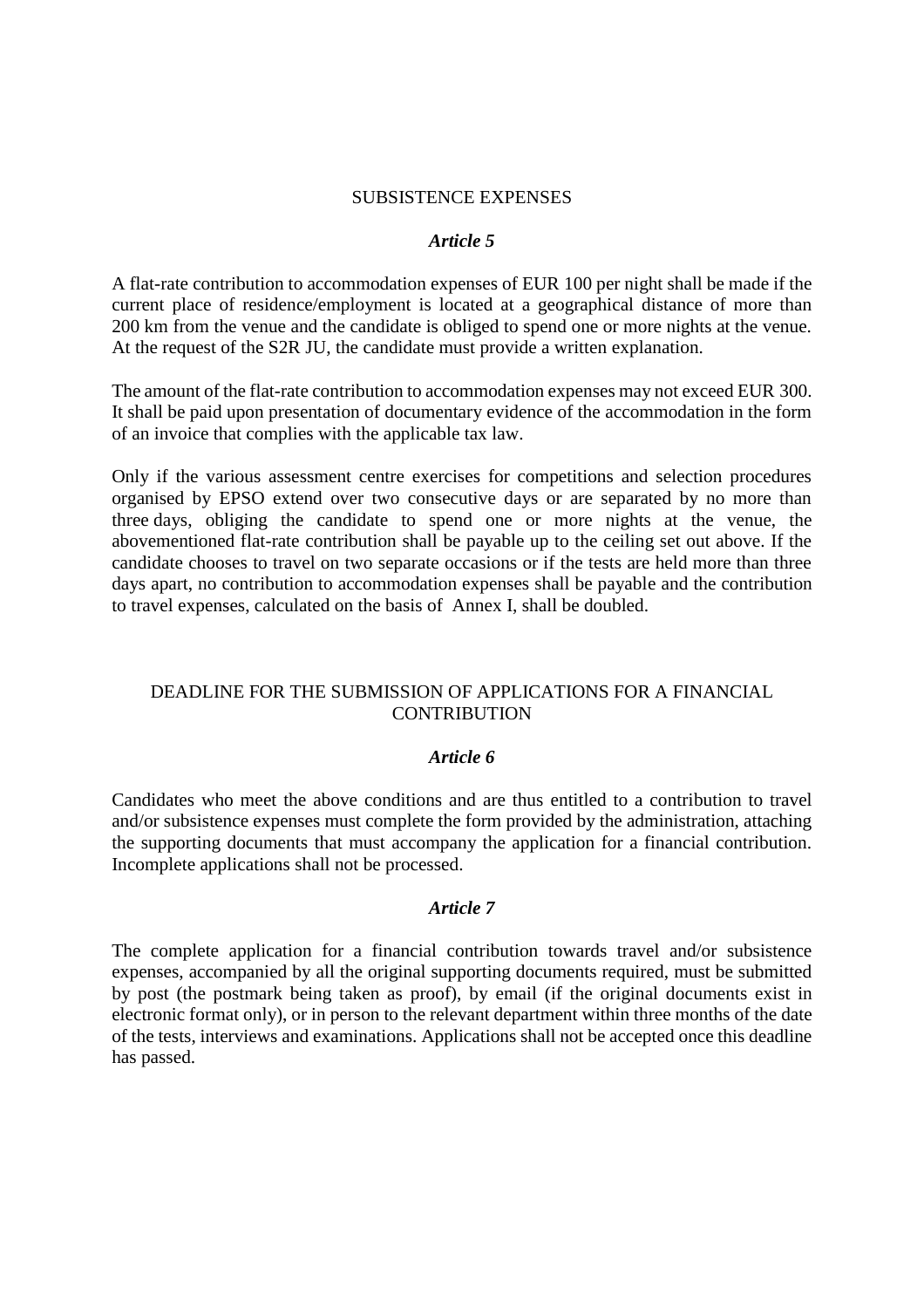### CANDIDATES WITH SPECIAL NEEDS

### *Article 8*

At the express and justified prior request of each candidate concerned, the S2R JU may, in addition to the rules above, reimburse candidates with special needs for further actual expenses directly related to their circumstances and not provided for in Articles 2, 4 and 5 above. In such cases, candidates and, where appropriate, any person(s) accompanying them, must travel by the most economical means, taking into account the specific needs of the candidate in question. Each application for reimbursement shall be examined on a case-by-case basis by the S2R JU.

### FINAL PROVISIONS

### *Article 9*

The amounts due in accordance with the above rules shall be paid by bank transfer in euro, or in the currency in which the expenses were incurred.

The flat-rate amounts referred to in Annex I may be revised every five years, although interim revisions may be carried out if necessary.

# *Article 10*

Invited candidates, with the exception of those referred to in Article 3 above, shall be covered against the risk of accident throughout their journey and their stay.